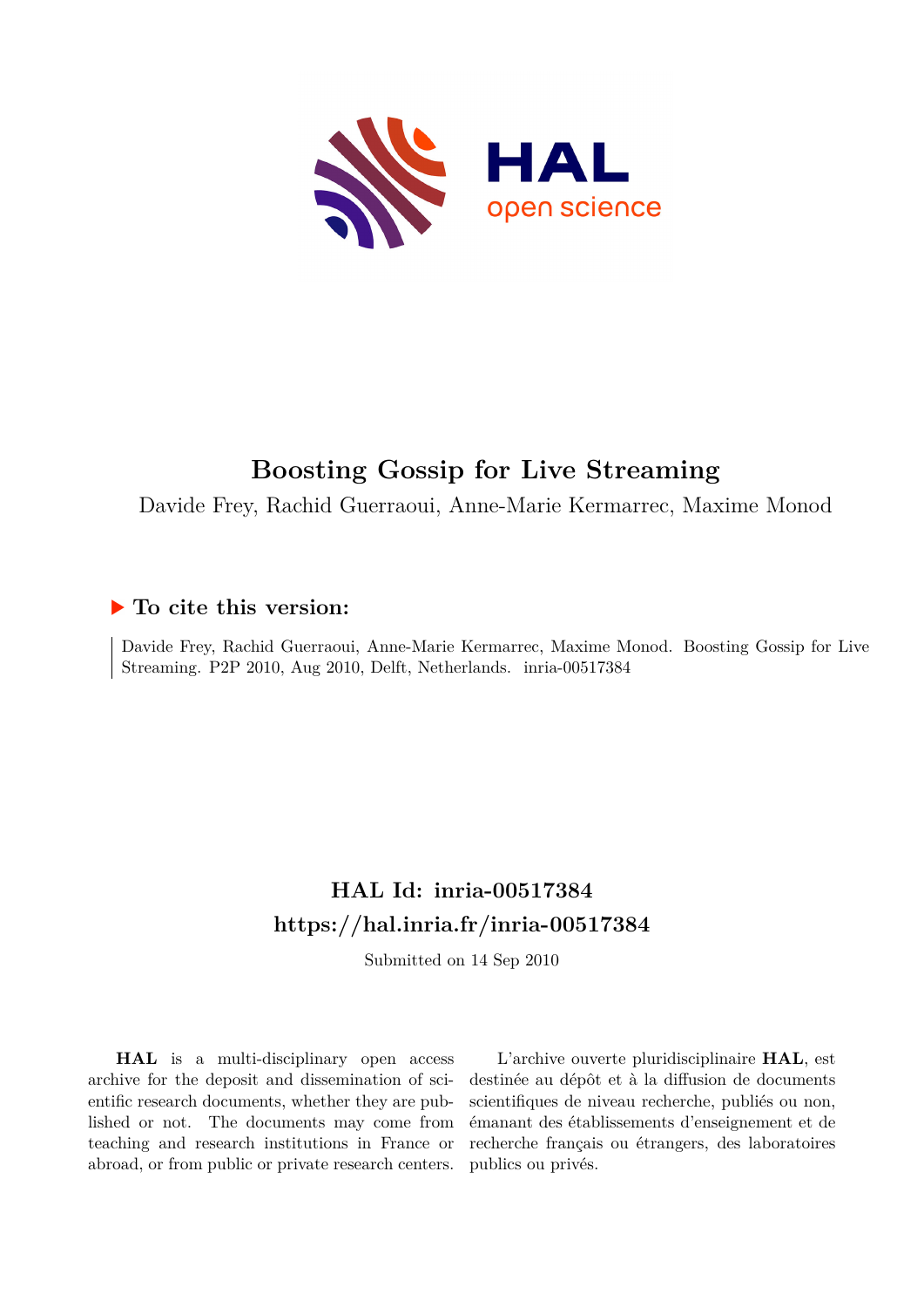# Boosting Gossip for Live Streaming

Davide Frey‡, Rachid Guerraoui∗, Anne-Marie Kermarrec‡, Maxime Monod∗

\*Ecole Polytechnique Fédérale de Lausanne ‡INRIA Rennes-Bretagne Atlantique

*Abstract***—Gossip protocols are considered very effective to disseminate information in a large scale dynamic distributed system. Their inherent simplicity makes them easy to implement and deploy. However, whereas their probabilistic guarantees are often enough to disseminate data in the context of lowbandwidth applications, they typically do not suffice for highbandwidth content dissemination: missing 1% is unacceptable for live streaming.**

**In this paper, we show how the combination of two simple mechanisms copes with this seemingly inherent deficiency of gossip:** *(i) codec*, an erasure coding scheme, and *(ii) claim*<sup>(2)</sup>, **a content-request scheme that leverages gossip duplication to diversify the retransmission sources of missing information. We show how these mechanisms can effectively complement each other in a new gossip protocol,** *gossip++***, which retains the simplicity of deployment of plain gossip. In a realistic setting with an average bandwidth capability (800 kbps) close to the stream rate (680 kbps) and 1% message loss, plain gossip can provide at most 99% of the stream. Using** *gossip++***, on the other hand, all nodes can view a perfectly clear stream.**

#### I. INTRODUCTION

Since it was first adopted as a technique for maintaining replicated databases [1], the gossip paradigm has been recognized as efficient and practical in a variety of contexts. These include publish-subscribe, application-level multicast, and overlay construction and maintenance [1]–[7]. In all these cases, gossip has shown to be simple, lightweight and extremely resilient to churn.

These great properties of gossip are mainly the result of the redundancy it natively offers in data dissemination. Specifically, in the infect-and-die model [8], each node forwards each gossip message exactly once to fanout other nodes chosen at random from the set of all  $n$  nodes. Clearly, the larger the fanout value, the greater the redundancy offered by the protocol as nodes can receive each message from multiple sources. Theory suggests that the fanout value should be chosen as  $f = \ln(n) + c$ , where c is a constant, defining the probability of the gossip protocol to result in a connected random graph as  $\exp(-\exp(-c))$ . In other words, f can be chosen such that all messages are gossiped to all nodes *with high probability* (*whp*). Specifically, larger fanout values allow for a trade-off between the probability of obtaining atomic dissemination, and the cost of the protocol in terms of consumed bandwidth.

However, these results have to be revised when gossip is applied in the context of high-bandwidth content dissemination, such as file sharing [4] or video streaming [9], [10]. In such a setting, gossip protocols normally adopt a three-phase approach to maintain communication costs within reasonable limits. Let us consider the case of video streaming. The source splits the content to be disseminated into *chunks*. Then, each node, including the source, advertises the new content it has by gossiping the corresponding chunk identifiers to fanout other nodes (first phase). A node receiving such an advertisement message replies by *requesting* the chunks it needs among those proposed (second phase). Finally, nodes receiving a request for a given chunk reply by sending the actual payload, i.e., *serving* the node (third phase).

This mode of operation brings significant changes in the behavior of gossip protocols in the presence of message loss or churn. First, the redundancy inherent in gossip is only present in the first phase of the protocol. As a result, the protocol is only resilient to the loss of messages advertising available chunks, but not to the loss of the chunks themselves. Second, the quality of the disseminated stream is constrained by the average upload bandwidth of nodes, which is commonly considered the bottleneck in such collaborative systems. As a result, content-dissemination protocols should produce the smallest possible overhead and be able to operate near the limits of available bandwidth.

In the context of gossip, this means that the protocol cannot arbitrarily increase its fanout even to guarantee atomic dissemination during the first phase. Indeed, as shown in [11], too large fanout values easily saturate the scarce bandwidth resources of participating nodes and result in significant performance losses.

On the other hand, the best performance is, in this case, achieved with fanout values that are only slightly larger than  $ln(n)$ . Such small values allow the gossip protocol to operate without saturating the bandwidth of nodes, but they also limit the redundancy of data dissemination. This, coupled with message losses during the second and third phases of the protocol, makes it almost impossible for a naive three-phase solution to deliver the entirety of the available content to all participating nodes.

To exemplify this effect, we ran a set of experiments disseminating a video stream of 680 kpbs to 200 nodes and evaluated the behavior of the three phases of the described gossip protocol with several fanout values. All nodes except the source have a bandwidth cap of 800 kbps and the source's fanout is set to 5 and its bandwidth usage is therefore roughly 5 times the stream rate. On average, each chunk identifier sent in the first phase of the protocol was received by an average of 99% of the nodes, while the percentage of nodes receiving all advertisements varied from 0% with a fanout of 7 to 60% with a fanout of 10. While this seems to match the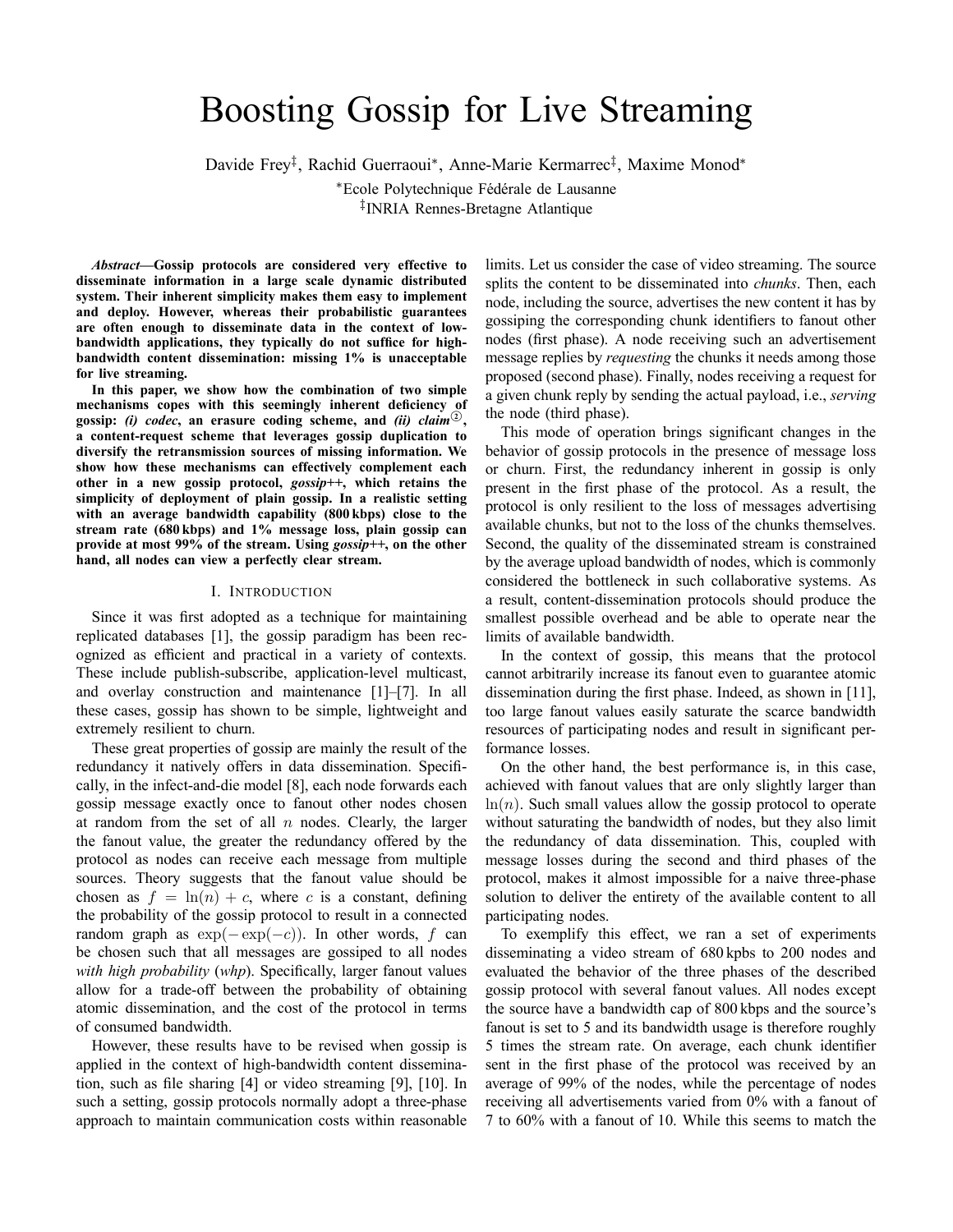

Fig. 1. In a realistic scenario with constrained bandwidth (800 kbps bandwidth cap) and additional message losses (1%), increasing the fanout of standard gossip does not help. On the other hand, gossip++ can deliver a clear stream to all nodes.

theoretical results about the reliability of gossip, the situation changes dramatically if we analyze the number of actual chunks received at the end of phase 3. In this case, the average delivery ratio (i.e., the percentage of chunks received of the original stream) drops to about 97% with no node being able to receive all or even 99% of the stream, regardless of the fanout. Moreover, as depicted in Figure 1, the best performance is achieved with a fanout of 8, which provides 23.5% of the nodes with between 98% and 99% of the stream with a stream lag shorter than 3 seconds. The stream lag represents *how live* the stream is played, i.e., the time elapsed between the sending of the stream from the source and the actual playback on the nodes. This level of performance may be sufficient for some applications (e.g., news or query dissemination). However it is unacceptable for an application like video streaming [12].

In this paper, we show how these issues can be addressed through the proper combination of two simple mechanisms: (i) *Codec*, an erasure coding scheme, and (ii) *Claim*<sup>2</sup>, a contentrequest scheme that leverages gossip duplication to diversify the retransmission sources of missing information. *Codec* operates by adding redundant coded chunks to the stream so that it can be reconstructed after the loss of a random subset of its chunks. *Claim*<sup>2</sup>, on the other hand, allows nodes to rerequest missing content by recontacting the nodes from which they received advertisements for the corresponding chunks, leveraging the duplicates created by gossip. Our experiments show that neither mechanism alone can guarantee reliable dissemination of all the streaming data to all nodes. On the other hand, their combination is particularly effective and is able to provide all nodes with a clear stream even in tight bandwidth scenarios, in the presence of crashes, or up to 20% of freeriding nodes.

Intuitively this can be explained by observing that each of the two proposed mechanisms addresses a different problem of gossip dissemination. *Codec* manages to reconstruct the chunks that could not be delivered by gossip due to its probabilistic guarantees. On the other hand,  $Claim^{\circledcirc}$  is able to recover from message loss occurring at any point during the last two phases of the dissemination process, that is the *request* and the *serve*.

#### II. BACKGROUND & RELATED WORK

In its original form, the gossip paradigm is an implementation of a broadcast primitive that provides a message from the source to all nodes in the system with high probability. A source node randomly chooses a set of communication partners, i.e., *fanout* nodes and sends them a message. Upon receipt of a message, nodes forward it once to *fanout* other nodes, also chosen at random. Since each node forwards the message only once, we say the algorithm follows an *infectand-die* model.

#### *A. Gossip for high-bandwidth content dissemination*

Among its various applications, gossip has also been used for bandwidth-intensive applications such as file-sharing or video streaming. In this case, the source splits the data to share into chunks that constitute the messages to be transmitted. Then it begins dissemination using a gossip-based protocol. The problem is that nodes generally cannot afford gossiping these chunks directly due to their large sizes. Gossip creates many duplicates and nodes usually have limited bandwidth: sending two copies of the same chunk to the same node would thus waste too many resources.

As a way to address this problem, the work in [13] proposes a gossip algorithm for file sharing using fountain codes. The source splits the file to share into  $k$  chunks that are gossip-pushed to  $n/2$  nodes (using an experimental TTL). It additionally and continuously codes the file and sends new coded chunks with the same TTL. Once a node has received enough chunks to decode the file (i.e.,  $k$  random chunks) it codes it and starts to gossip newly coded chunks itself, preferring nodes that are close to having  $k$  chunks, in order to increase the number of coding sources in the system. The gossips stop once every node has received at least  $k$  chunks. The use of fountain codes makes it possible to exploit the first *exponential-growth* phase of gossip, which has been shown to be more efficient, due to the presence of fewer duplicates, than the second *shrinking* phase. However, even in the first phase, a node may still receive the same chunk multiple times, leading to inefficient bandwidth utilization. Moreover, the protocol requires the nodes that have completed the first phase to contribute much more than the others, possibly fostering freeriding vocations.

#### *B. Three-phase gossip*

To address the problem of bandwidth utilization more effectively, an appealing solution is to use a three-phase gossip protocol [4], [9], [11] as depicted in Figure 2. Its characteristic is the ability to exploit gossip's redundancy on small *propose* messages, while receiving the actual payload only once. This makes the model very appealing in high-bandwidth contentdissemination applications such as streaming.

The three phases are as follows.

• *Propose phase.* Periodically, i.e., every gossip period, each node picks a *new* set of f (fanout) other nodes uniformly at random. This is usually achieved using a random peer sampling protocol [5], [14], [15]. It then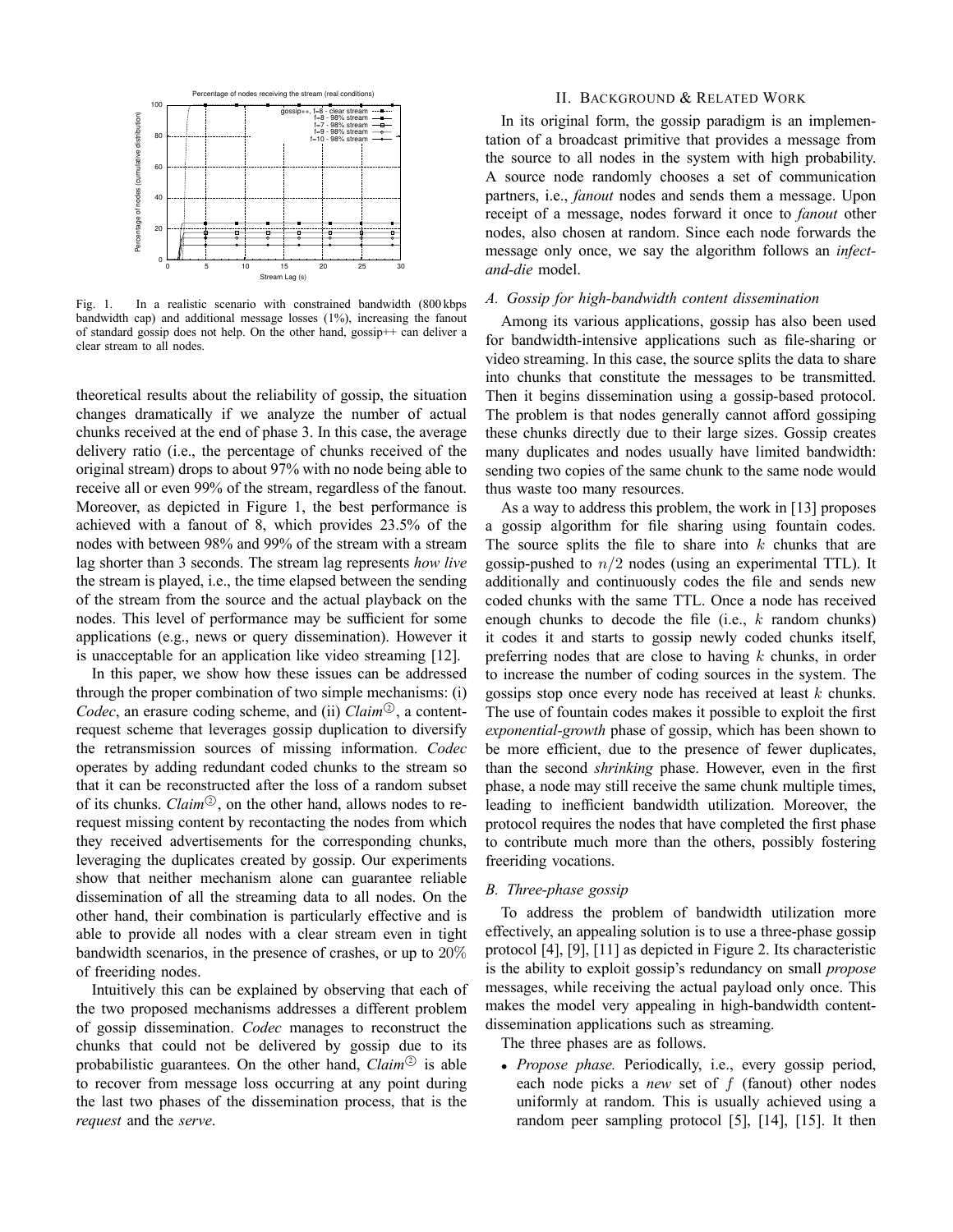

Fig. 2. Three-phase gossip protocol with an infect-and-die behavior.

proposes, to each of them, the identifiers of the chunks it received since its last propose phase. This is illustrated in Figure 2, where node  $p$  proposes chunks 12, 15, 18 and 22 during the first displayed gossip period, and chunks 16, 22, 23, 27, 30 and 32 in the subsequent one.

- *Request phase.* Upon receipt of a proposal for a set of chunk identifiers, a node determines the subset of chunks it needs, and requests them from the sender. Clearly, the needed chunks are those that the node has not yet received. In Figure 2, node  $p$  requests chunks 12 and 15 from q.
- *Serving phase.* When a proposing node receives a request message, it replies with the corresponding chunks, that is by sending their actual payloads. Nodes only serve chunks that they previously proposed. In Figure 2, node q serves p with chunks  $c_{12}$  and  $c_{15}$ .

Such a scheme has been successfully used in several applications. The work in [4] was the first, to the best of our knowledge, to propose the use of such a protocol for file sharing. More recently, the same scheme has been used in systems [9], [10] designed to tolerate Byzantine nodes based on symmetric exchanges *a la `* Tit-for-Tat [16]. In particular, the work in [9] also recognizes the need for forward error correction (FEC). However, different from the approach we present, it uses a very low gossip fanout with chunks being proposed for multiple rounds and requires as much as 100% of coding, i.e., 50% of the data sent represents the original stream and 50% the added coded data. Its use of large gossip periods enables the use of TCP connections between peers, thereby preventing the need for explicit retransmission. However, the approach focuses on being tolerant to byzantine attacks and not on performance. Specifically, the authors do not provide any results in constrained environments, and more recent work has recognized scalability issues [17].

#### *C. Alternative approaches to dissemination*

Clearly, gossip is not the only viable mechanism for highbandwidth content dissemination and video streaming. Initial work on streaming adopted tree-based approaches [18]–[21]. However, most work has focused on more redundant mesh structures [22]–[25]. Some mesh-based systems split the initial stream into multiple substreams and disseminate them by creating multiple trees over the mesh [26]. Others use the mesh structure directly without superimposing specific dissemination paths [27]. In mesh-based systems, an important challenge is to devise the optimal *scheduling algorithm* [28], i.e., picking which chunks to send to whom in a node's neighborhood, in order to both ensure a high quality stream for individual reception and fast and efficient spreading of the stream in the whole system. In gossip, the scheduling problem is clearly reduced by design. A node has no incentive to wait until it receives multiple proposals for a chunk in order to decide which node to request from, because it is impossible for a node to maintain statistics of how nodes behaved in the past in order to request from the *optimal* node, since the set of partners change dynamically. In addition, a node has no guarantee that it will receive multiple proposals for the same chunk (if any) and in what order it will receive the chunks themselves. On the other hand, recent work [11] has showed that gossip, in its most dynamic form, provides an effective, simple and implicit means to split the stream into multiple random dissemination paths without having to explicitly split the stream among multiple paths. This makes gossip particularly appealing in the presence of message loss and failures.

#### III. GOSSIP++

We consider a system in which a source broadcasts a stream with the aid of a three-phase gossip protocol. The source has enough bandwidth to serve at most s nodes ( $s = 5$  in our experiments), while all other nodes have their upload bandwidth limited to  $b$ , with  $b$  only slightly larger than the stream rate. The rationale is that dissemination protocols must impose the smallest overhead on top of the original stream so that for a given bandwidth capacity, the system provides the nodes with the best stream possible [23]. Nodes communicate over lossy links (e.g., UDP). Every node can receive incoming data from any other node in the system (i.e., the nodes are not guarded/firewalled, or there exists means to circumvent such protections [29], [30]). Nodes can fail by crashing, or exhibit freeriding behavior, that is, decrease their contributions while still benefiting from the system. Other types of attacks such as those in which nodes inject junk content (e.g., pollution attacks [10], [31]) are outside the scope of this paper.

In order to provide reliable dissemination of streaming content, we augment the three-phase gossip protocol with two components: *Codec* and *Claim*<sup>2</sup> as described in the following.

#### *A.* Codec

*Codec* is a forward error correction (FEC) mechanism which feeds information back into the gossip protocol to decrease the overhead added by the FEC. This mechanism increases the efficiency of the dissemination achieved by three-phase gossip in three major ways. First, since each chunk is proposed to all nodes with high probability, some nodes do not receive proposals for all chunks, even when there is no message loss.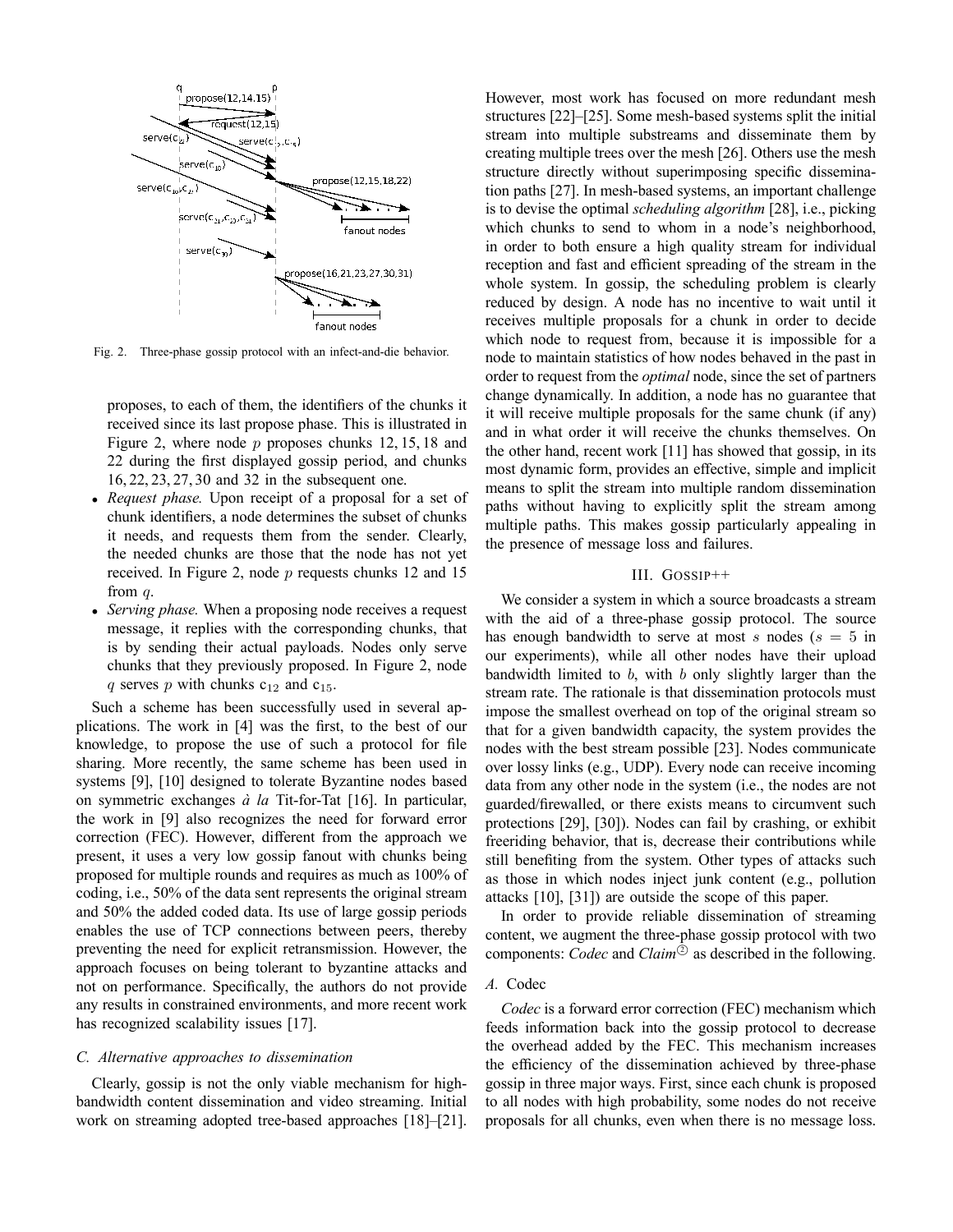FEC allows nodes to recover these missing chunks even if they cannot actually be requested from other nodes. Second, FEC helps in recovering from message losses occurring in all three phases. Finally, decoding a group of chunks to recover the missing ones often takes a shorter time (i.e., in the order of 40 ms) than actually requesting or re-requesting and receiving the missing ones (i.e., at least a network round-trip time).



Fig. 3. Codec: a node p receiving  $k$  chunks in  $G$  decodes the group to reconstruct the  $k$  source chunks and sends them to the player (step (i)). Node  $p$  then signals the protocol not to request any more chunks in  $G$ (step (ii)). Optionally (step (iii)),  $p$  reencodes the  $k$  source events and injects reconstructed chunks into the protocol.

*Erasure coding (FEC):* The source of the stream uses a *block-based* FEC implementation [32] to create, for each group of k source chunks, c additional coded ones. A node receiving at least k random chunks from the  $k + c$  possible ones is thus able to decode the k source chunks and forward them to the video player (step (i) in Figure 3). If the node received less than k chunks, the group is considered *jittered*. Nevertheless, using systematic coding (i.e., the source chunks are not altered), a node receiving  $j < k$  chunks can still deliver the  $i \leq j$  source chunks that it received. In other words, assuming the  $k$  source chunks represent a duration  $t$ of audiovisual stream, the jittered group does not inevitably represent a blank screen without sound for  $t$  time. If  $i$  is close to  $k$ , the decreased performance can be, in the best case, almost unnoticeable to the user (e.g., losing a B-frame).

*The cost of FEC:* The cost of using FEC mainly consists of network cost. The CPU cost of coding and decoding was a concern 15 years ago but is negligible nowadays with the type of FEC we are using. On the other hand, the source needs to send  $k + c$  chunks for each group of k. This constitutes an overhead of  $\frac{c}{k+c}$  in terms of outgoing bandwidth. The remaining nodes, however, can cut down this overhead as described in the following.

*Codec operation:* The key property of *Codec* is the observation that a node can stop requesting chunks for a given group of  $k + c$  as soon as it is able to decode the group, i.e., as soon as it has received  $k' > k$  of the  $k + c$  chunks (step (ii) in Figure 3). The decoding process then provides the node with the k source chunks needed to play the videostream. This means that it does not need to request more chunks in this group from other nodes. This allows the node to save incoming bandwidth and most importantly it allows other nodes to save their outgoing bandwidth that they can thus use to serve useful chunks to nodes in need. Optionally (step (iii) in Figure 3), in order not to stop abruptly the dissemination of the reconstructed chunks (source or coded chunks: chunks  $i+6$  and  $i+k+c-1$  in that case), nodes can reinject decoded chunks into the protocol.<sup>1</sup> The performance improvement of this step is evaluated and discussed in Section IV-G.

#### *B. Claim*°<sup>2</sup>

While Codec can reconstruct missing chunks, it still needs at least k chunks from each group. Claim<sup> $\circled{2}$ </sup> uses retransmission to make it possible to recover these  $k$  chunks even when message loss affects more than  $c$  chunks per group. In doing this, it takes full advantage of the redundancy of gossip by leveraging the duplicate proposals received for a chunk. Instead of stubbornly requesting the same sender (a-la TCP), the requesting node rerequests nodes in the set of proposing nodes in a round-robin manner, as presented in Figure 4.



Fig. 4. Claim<sup>②</sup>: Node v has proposed chunk i to node p which requested it. Either the request or the serve was lost and  $p$ , instead of reasking  $v$  now requests  $u$ , that also proposed chunk  $i$ . If  $u$  fails to serve  $c_i$ ,  $p$  requests chunk i again from another node that proposed i. Node  $q$  finally serves  $p$  with  $c_i$ .

Nodes can emit up to a number  $r$  of re-requests for each chunk. The first re-request for a given chunk is scheduled to be sent after a timeout  $\mu + 3.29\sigma$  where  $\mu$  and  $\sigma$  are respectively the average and standard deviation of the roundtrip times experienced by the node (representing the  $99.9<sup>th</sup>$  percentile in a normal distribution).2 Further re-requests, if needed, are scheduled to be sent each time after half of the previous timeout until a minimum fixed timeout is reached.

#### IV. EVALUATION

We evaluated gossip<sup>++</sup> on 200 nodes, deployed over 40 Grid'5000 machines. The use of a cluster platform like

<sup>&</sup>lt;sup>1</sup>This is possible because FEC coding is deterministic, meaning that the  $k$ source chunks produce the exact same  $c$  coded chunks independently of the encoding node and thus the injection of reconstructed source or coded chunks will be identical as the ones produced by the source.

<sup>&</sup>lt;sup>2</sup>Note that trying to keep track of roundtrip times from past communication partners individually does not scale, since partners are taken at random from the set of all nodes.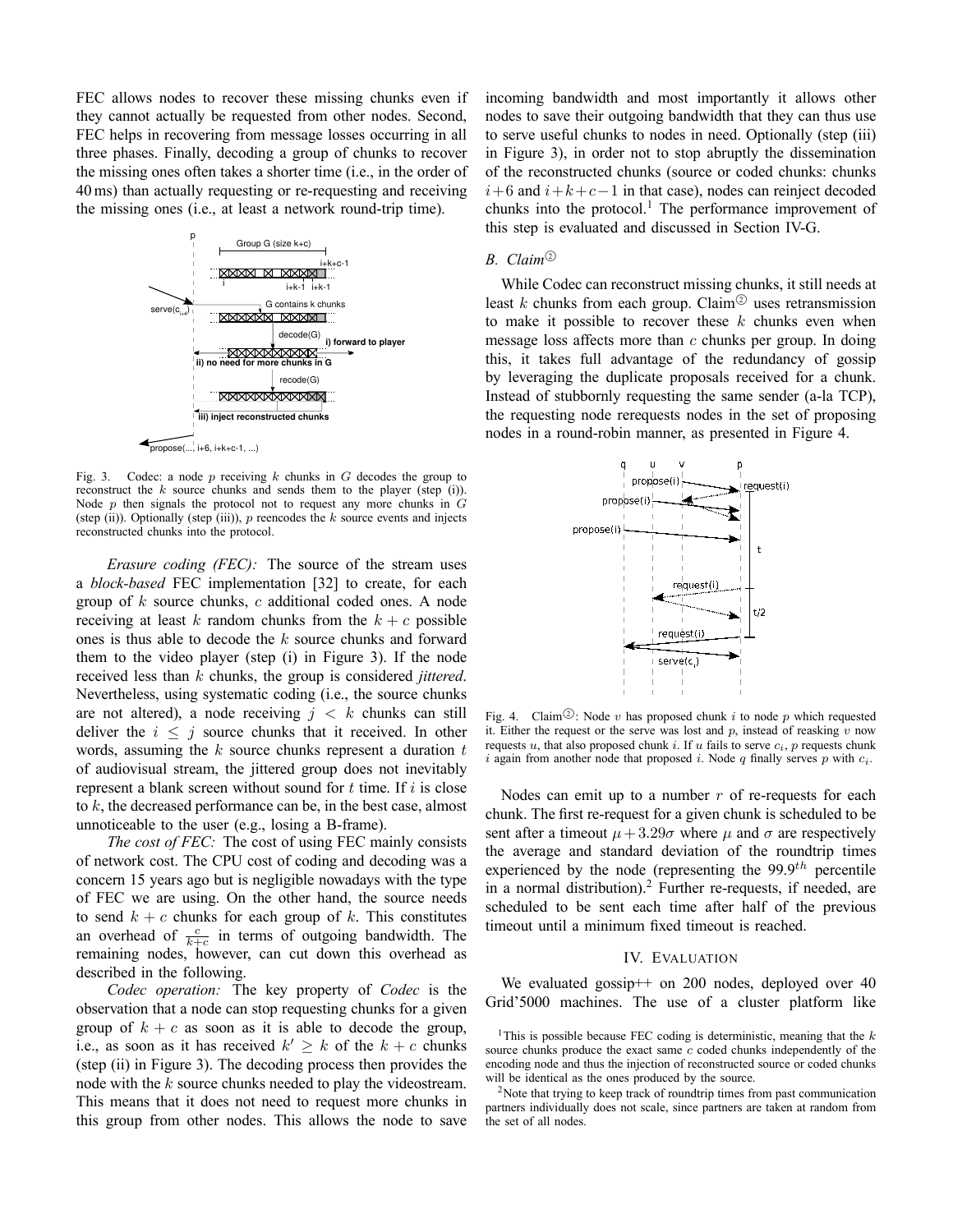Grid'5000 allows us to have a controlled and reproducible setting, while at the same time simulating realistic network conditions. To achieve this, we implemented a communication layer that provides bandwidth limitation, delays and message loss. We give the source enough bandwidth to serve 5 nodes in parallel, and we limit the upload bandwidth of each other node to 800 kbps, unless otherwise specified, using a tokenbucket mechanism with a bucket size of 200 KB. This means that all burst of cumulated size over 200 KB are automatically dropped. On top of this, we introduce a 1% message loss rate, unless otherwise indicated. Finally, we add a random delay between 0 and 200 ms to all sent messages.

All nodes except the source gossip with a fanout of 8, unless otherwise specified. This proved to be the value providing the best performance with a 800 kbps bandwidth limit. The source, on the other hand, uses a fanout of 5 to gossip a stream fed by VLC at 679.79 kbps on average. Before gossiping, the source encodes groups of  $k = 100$  chunks of 1316 bytes, and creates  $c = 5$  additional coded chunks except when otherwise specified. The average stream sent by the source is thus 713.75 kbps, adding 5% overhead to the stream. The gossip period is 200 ms and all messages are sent over UDP.

#### *A. Metrics*

We evaluated the performance of the considered protocols according to two metrics: stream lag, and stream quality. We define the *stream lag* as the difference between the time at which the stream was sent by the source and the time at which a node could actually view it. Intuitively it measures *how live* the stream is. We, then, define the *stream quality* as the percentage of nodes that receive a completely clear stream, that is one in which 100% of the chunks can be played correctly. The rationale behind this choice is that a stream where more than 1% of the chunks are missing can be shown to be already very disturbing [12]. Video formats differ in the way they compress the stream and losing data representing B-frames, for instance, can be less disturbing than other types of frames. In practice, however, it is very difficult to prioritize data in the stream as very few applications, if any, provide this kind of information at the stream-packet level [33].

When using plain gossip without *Codec*, playing 100% of the chunks requires receiving every single chunk disseminated by the source. When using *Codec*, on the other hand, a node can play all chunks if it receives at least  $k$  random chunks per group of  $k+c$  chunks. When such a 100% quality is impossible to reach, we define a jitter percentage of the stream as 100% minus the percentage of correctly received packets [23].

#### *B. Overview*

In the following, we present the results of our evaluation. We first show in Section IV-C that plain gossip is insufficient in video streaming applications, thereby motivating the use of *Codec*. Second, we observe that when bandwidth is limited, *Codec* alone is not sufficient and that it can provide satisfactory performance only in combination with a retransmission mechanism like *Claim*°<sup>2</sup> . We then evaluate *Claim*°<sup>2</sup> alone as well

as in combination with *Codec*. Again, *Claim*°<sup>2</sup> alone proves to be insufficient, but its combination with *Codec* provides all nodes with a clear stream even in highly constrained settings. In Section IV-E we evaluate the impact of different FEC percentages in combination with *Claim*<sup>2</sup>. This allows us to identify 5% FEC as the best trade-off. Finally, we push the analysis further and examine performance *(i)* when the bandwidth gets more and more constrained (Section IV-F), *(ii)* in the presence of nodes that cannot or do not provide their fair share of work, i.e., freeriders (Section IV-G), and *(iii)* in the presence of catastrophic crash failures (Section IV-H).

#### *C. Need for Codec*

We start our analysis by motivating the need for *Codec* as part of our improved gossip-based solution for live streaming. According to [11], we know that in constrained bandwidth scenarios, it is not possible to increase the fanout of nodes arbitrarily. Too large values end up saturating the available bandwidth causing drops in performance. As discussed in Section I, in a network of 200 nodes, and an 800 kbps limit on the upload bandwidth, the fanout offering the best performance is 8. Even with this fanout, however, no node is able to obtain a perfectly clear stream and only 23.5% of the nodes are able to experience a 1% jittered stream.



Fig. 5. In an ideal scenario where bandwidth is unconstrained and without message loss, plain gossip delivers a clear stream to only 8.5% of nodes since all nodes do not receive a proposal for each chunk. Adding FEC on the other hand,  $100\%$  of the nodes can view the original stream.

To get a better understanding of this poor performance, we ran an experiment with a fanout of 8 in an unconstrained bandwidth scenario without message loss. Results are depicted in Figure 5: without bandwidth constraints, all nodes can view 99% of the stream but only 8.5% can receive a clear one. This is because a fanout of 8 is too low to guarantee reliable dissemination of chunk advertisements. On the other hand, larger values prove to be too high when bandwidth is constrained to 800 kbps.

The natural solution to these problems is therefore the introduction of *Codec*. With its use, the situation radically changes and all nodes are able to view a completely clear stream in this ideal network scenario with a stream lag lower than 3.3 s.

Still, we recognize that in this very favored environment (i.e., no message loss nor bandwidth cap), plain gossip is still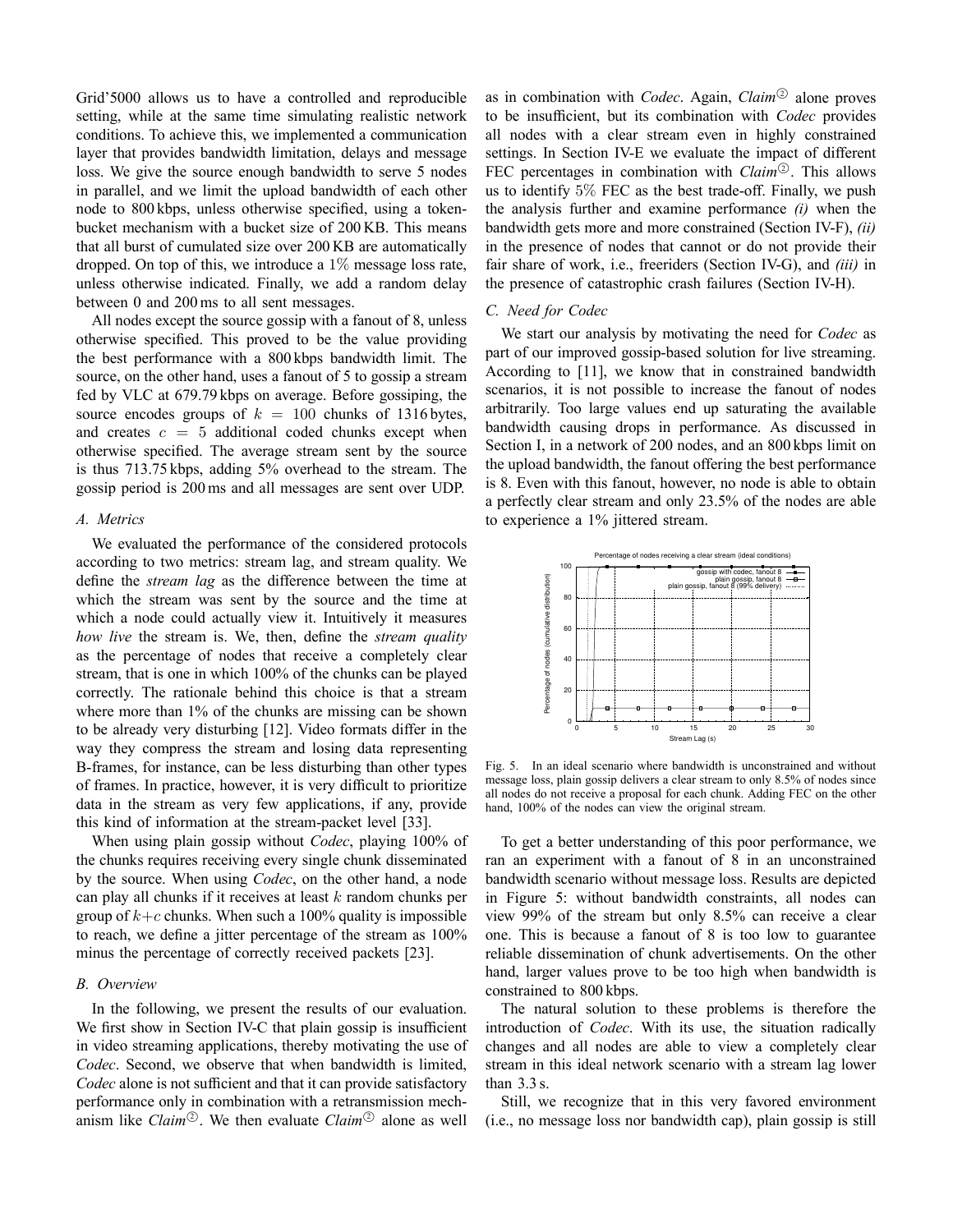quite efficient since all the nodes suffer at most 1% missing chunks in their stream (dashed line in Figure 5), confirming the theoretical results that each chunk proposal (followed by its actual payload) reaches all nodes with high probability.

#### *D. Realistic conditions: Need for* Claim°<sup>2</sup>

When moving to realistic conditions, however, it becomes clear that *Codec* is not sufficient to provide reasonable streaming performance. With a constraint on the upload bandwidth of 800 kbps and a message-loss rate of 1%, no node is able to receive a clear stream even when *Codec* is used. Nonetheless, *Codec* allows 64.5% of the nodes to view 99% of the original stream against a flat 0% provided by plain gossip.



Fig. 6. Without FEC, no node can even receive 99% of the original stream with constrained bandwidth and message losses. Using *Codec*, there is a large improvement since 64.5% of the nodes receive at least 99% of the original stream with a stream lag shorter than 3.3 s.

These results show that, while *Codec* is able to address the inability of gossip to reach all nodes with a fanout of 8, it is not sufficient to recover from message losses resulting from the communication layer and the associated bandwidth constraints.The situation, instead, improves dramatically if we add *Claim*°<sup>2</sup> to the picture. Figure 7 shows that *Claim*°<sup>2</sup> combined with *Codec* is able to provide each node with a clear stream with a stream lag shorter than 3.5 s.

Increasing the percentage of FEC should intuitively recover from more missing chunks, be them not proposed or lost. We thus also show, in Figure 7, results for 50% coding (resp. 100% coding), i.e., where 2/3 (resp. 1/2) of the received chunks are enough to decode a clear stream. We only show results for optimal fanouts, 4 and 3 respectively. The presented results are optimal in the sense that a lower fanout prevents gossip from disseminating proposals (and thus possibly chunks) to a large number of nodes and that larger fanouts create bursts such that more and more messages are dropped by the bandwidth limiter. Still, *Codec* alone can provide a clear stream to only 21.5% with 50% coding (resp. 3.5% for 100% coding).

The figure also shows that, interestingly enough, *Claim*°<sup>2</sup> alone is also unable to provide a significant improvement over plain gossip, with only 4.10% of the nodes receiving a clear stream. The reason is that *Claim*<sup>2</sup> guarantees that a node that received proposals for a chunk will eventually receive the chunk when reclaiming it from one of the proposing nodes.



Fig. 7. While *Codec* (5% coding) can provide a 1% jittered stream to 64.5% of nodes (Figure 6) it cannot, alone, provide a clear stream to any node. *Claim*°<sup>2</sup> improves plain gossip only a very little but significantly boosts the performance of *Codec*. When applied together the two techniques provide a clear stream to all nodes. Finally, increasing the percentage of FEC without retransmission does not help in recovering missing chunks.

However, with *Claim*<sup>2</sup> a node will never be able to retrieve chunks for which it never got a proposal.

#### *E. Impact of Message Loss*

The main contribution of *Codec* is the ability to recover chunks for which no proposal was received. The importance of this feature depends mainly on two factors: the fanout, and the message-loss rate of the network.

To better understand the trade-offs associated with the configuration of *Codec*, we consider the performance of the combination of *Codec* and *Claim*°<sup>2</sup> in several scenarios with a bandwidth cap of 800 kbps, and message loss rates ranging from no message loss to 5% message loss. In each of these scenarios we configured *Codec* with different levels of coding: 2%, 5%, 10%, 30% and 50%.

The results, depicted in Figure 8, show that *Codec* with 2% coding is not able to compensate the missing proposals for all nodes even in the absence of message loss. Higher coding percentages, on the other hand, provide very similar and good results up to 4% message loss. With 5% message loss, 50% coding performs slightly worse than the other percentages, providing only 94.9% of nodes with a clear stream compared to at least 98.7% for the others.



Fig. 8. *Codec* with 2% and 50% coding provide a clear stream to a lower number of nodes than other FEC percentages as message loss percentage increases.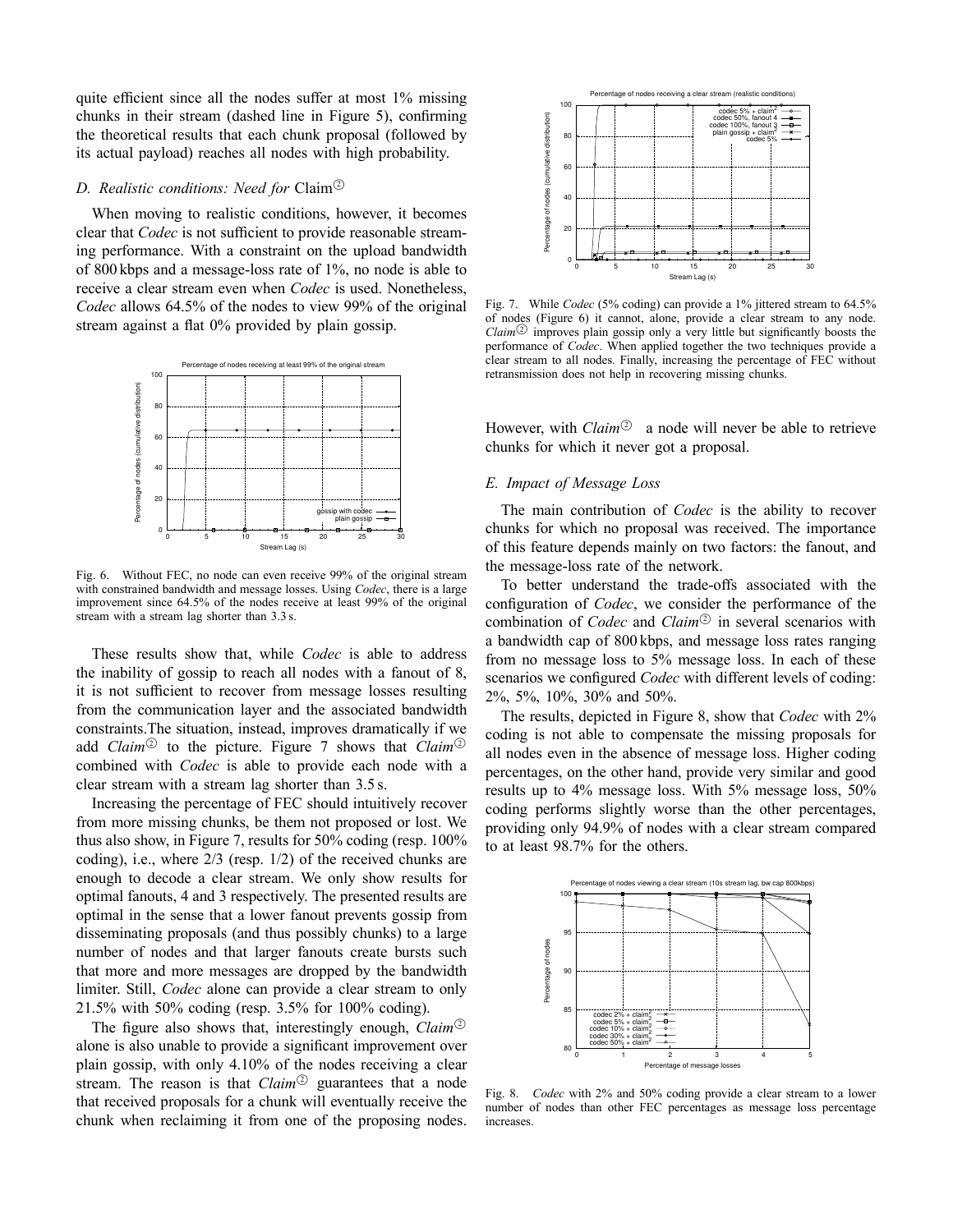These figures can be better understood by analyzing the data in Figure 9. The plot shows the cumulative distribution of stream lag for the various FEC percentages in the presence of 5% message loss. *Codec* with 50% coding is indeed able to provide all nodes with a clear stream, but with a much longer stream lag. The reason is that adding a large percentage of coding represents a large overhead in terms of bandwidth: nodes try to send more data than they are allowed to by their bandwidth limiters. This leads to dropped messages and retransmissions ultimately explaining the poor results with respect to stream lag of *Codec* 30% and *Codec* 50%.



Fig. 9. With 5% message loss, *Codec* with 2% coding provides a clear stream to a maximum of 83% of nodes. Other percentages reach at least 98.7% but with different stream lags. The bandwidth used by *Codec* with 30% and 50% coding is larger than with lower coding percentages (Figure 10). The traffic excess is limited by the token bucket, which results in needing  $Claim^{(2)}$  to recover missing chunks, which in turns, explains the larger stream lag.

These observations are confirmed by Figure 10, showing the bandwidth usage of the source and the average requested bandwidth usage of nodes, before the bandwidth limit is applied. The picture shows that only 2% and 5% coding do not attempt to send more data than allowed to by the bandwidth limit. This means that they are the only two versions of the protocols that will not experience message loss as a result of the token bucket. This is confirmed by the fact that 2% coding and 5% coding exhibit the shortest stream lag in Figure 9.



Fig. 10. Bandwidth usage of both source and tentative bandwidth usage of nodes for different percentages of coding. The source bandwidth usage increases according to the FEC overhead and the tentative bandwidth usage of nodes quickly exceed the bandwidth cap of 800 kbps, explaining the bad performances in Figure 8 for 30% and 50% coding.

In practical terms, the choice of the FEC percentage should

therefore fall on the largest percentage that remains within the bandwidth constraints. This allows *Codec* and *Claim*°<sup>2</sup> to combine fast dissemination with the ability to recover from missing proposals.

A final observation, on this set of experiments can be made by looking at Figure 11. The plot shows the percentage of chunks that *Codec* was able to reconstruct with each of the five coding percentages. The depicted percentage includes both the chunks for which no proposal was received and the requests/rerequests that were saved, i.e., the missing chunks that were reconstructed before a request/re-request was sent.

It is interesting to see that the recovery percentages grow linearly with message loss and correspond to around half of the percentages of FEC coding being considered. This means that the overhead added by *Codec* is partly recovered and is ultimately around half of the expected overhead value. The reason is that the more the message loss, the more the missing proposals and the need for retransmission for chunks that were proposed. Since each retransmission is associated with a timeout, the more the message loss and the longer the time available to *Codec* to reconstruct chunks in incomplete groups before actually sending a re-request.



Fig. 11. The percentage of chunks recovered with erasure coding increases with the message-loss percentage at a rate that is largely independent of the specific FEC value.

#### *F. On Bandwidth Constraints*

Next, we evaluate the performance of gossip<sup>++</sup> with variable amounts of available upload bandwidth. In doing this, we also consider a variant of *Codec*, *decode to player*, in which nodes continue requesting the proposed chunks that they have not yet received, even if they have been successfully decoded by the FEC (step (i) of *Codec* only, i.e., without signaling to the protocol that the group has been successfully decoded). The plot in Figure 12 shows that such a variant is significantly less robust than *Codec* when the available bandwidth is limited. The continual requests for already decoded chunks cause its performance to drop when the available bandwidth is below 780 kbps. *Codec*, on the other hand, is almost unaffected by the bandwidth constraint up to approximately 760 kbps.

The plot also shows the percentage of chunks reconstructed by *Codec* in the same conditions. Decreasing values of available bandwidth causes an increase in the number of messages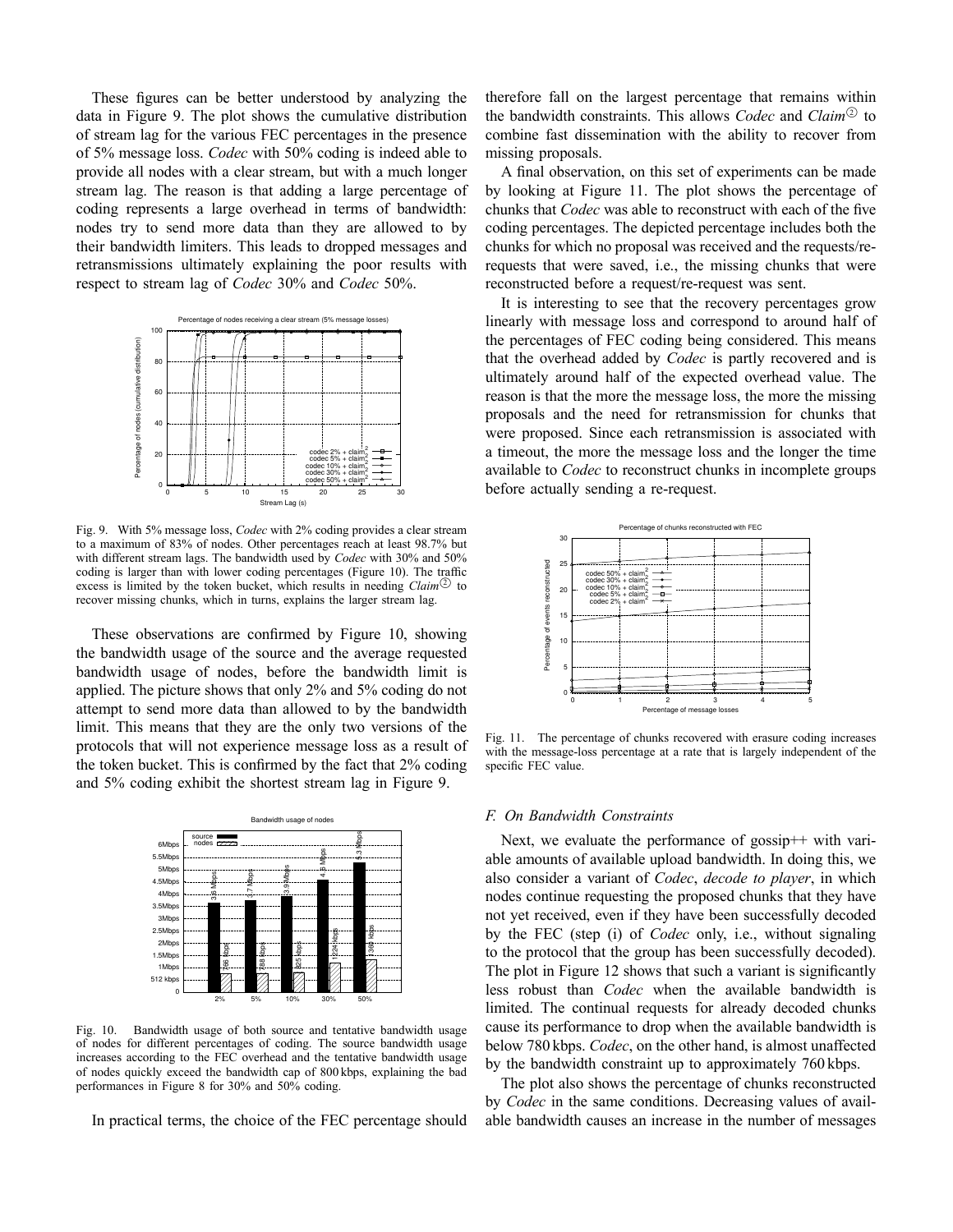

Fig. 12. By decreasing the available bandwidth of nodes, nodes tend to lose more messages due to bursts and therefore need both *Codec* and *Claim*°<sup>2</sup> to deliver a clear stream. Once the available bandwidth gets below 770 kbps not all nodes can view a clear stream with gossip++ anymore. Interestingly, *Codec* is more and more effective in avoiding requests and re-requests until the system collapses.

dropped by the bandwidth limiter, which in turn causes a larger proportion of chunks to be recovered by the *Codec* mechanism.

#### *G. Freeriders*

Freeriders are nodes that want to benefit from the system without contributing their share of work or resources. In the context of gossip-based streaming we can distinguish two classes of freeriders: *(i) passive freeriders* that do not propose chunks; and *(ii) active freeriders* that actively discard requests.

Passive freeriders will never serve any node since they never get requested any chunk. They can also be seen as nodes that simply cannot have outgoing communication, either deliberately or because of network constraints (e.g., firewall, closed ports). Passive freeriders benefit from the system as they receive propose messages and thus request data from other nodes while not contributing. This causes the average fanout of the system to be lowered since all passive freeriders act as if they had a fanout of 0.

Active freeriders, instead, follow the protocol until they are expected to contribute. Once they are requested to serve chunks, they decide not to serve what was requested. This implies that a fraction of the many duplicates of propose messages will not lead to subsequent serves. In other words, nodes requesting chunks from active freeriders will not be served, just as if they requested a chunk from a node that crashed.

In the following we evaluate the ability of gossip<sup>++</sup> to tolerate both types of freeriders while providing all nodes with a clear stream. Clearly, this is only possible if non-freeriding nodes are allowed some extra bandwidth to compensate for the bandwidth that the freeriding nodes are not contributing. For this reason we ran the following experiments with a larger upload bandwidth of 1000 kbps.

*1) Passive Freeriders:* Figure 13 shows the performance obtained by gossip++ with variable percentages of passive freeriders. In this set of experiments we also consider a second variant of *Codec*, called *Codec*<sup>2</sup>. Specifically, as soon as a node is able to reconstruct a group, *Codec*°<sup>2</sup> reinjects the reconstructed source chunks it did not receive *regularly*, and *reencodes* the k source chunks into c coded chunks that it also reinjects in the dissemination process (step (iii) in Figure 3).

The plot in Figure 13 shows that both *Codec* and its variant *Codec*<sup>2</sup> are effective in managing up to 20% of freeriding nodes. However, *Codec*<sup>2</sup> is slightly more effective with passive freerider percentages above 20%. The reason for this performance difference is that the injection mechanism of  $Code<sup>2</sup>$  is able to compensate for the decrease in effective fanout resulting from the freeriding behavior. In other words, nodes injecting a reconstructed chunk into the protocol create duplicate advertisements that would not have otherwise existed.



Fig. 13. Increasing the percentage of freeriders results in decreasing the average fanout. *Codec*°<sup>2</sup> performs slightly better than *Codec*.

The third line in Figure 13 complements these results by showing the average amount of data that non-freeriding nodes attempt to send. It is interesting to observe that the slope of the line increases dramatically as soon as the line crosses the value of 1000 kbps. At this point, the bandwidth limiter starts dropping messages, causing *Claim*<sup>2</sup> to issue more and more rerequests, which in turn get more and more likely to be dropped. The data that nodes attempt to send increases without a corresponding increase in the data that is actually sent. This causes the dramatic performance decrease occurring when the bandwidth line crosses the 1000 kbps threshold.

It is also worth observing that approximately 20% freeriding nodes can be tolerated with approximately 20% of slack in the upload bandwidth, i.e., 1000 kbps instead of 800 kbps. This highlights the scalability in terms of bandwidth consumption of the combination  $Code^{2} + Claim^{2}$ .

*2) Active Freeriders:* Figure 14 shows instead the performance obtained by  $cosi p++$  in the presence of variable percentages of active freeriders. Interestingly enough, in this case the performances of *Codec* and *Codec*°<sup>2</sup> exhibited no differences. However, the plot shows a distinction between *Claim*<sup> $\odot$ </sup> and a standard retransmission mechanism such as ARQ [34], labeled as "retransmission" in the plot. Specifically, while *Claim*<sup>2</sup>'s retransmission mechanism chooses to contact any of the nodes that offered a propose message for the desired chunk, the standard approach repeatedly requests a single node for each missing chunk. This means that, if the proposing node is a freerider, the standard mechanism will be unable to obtain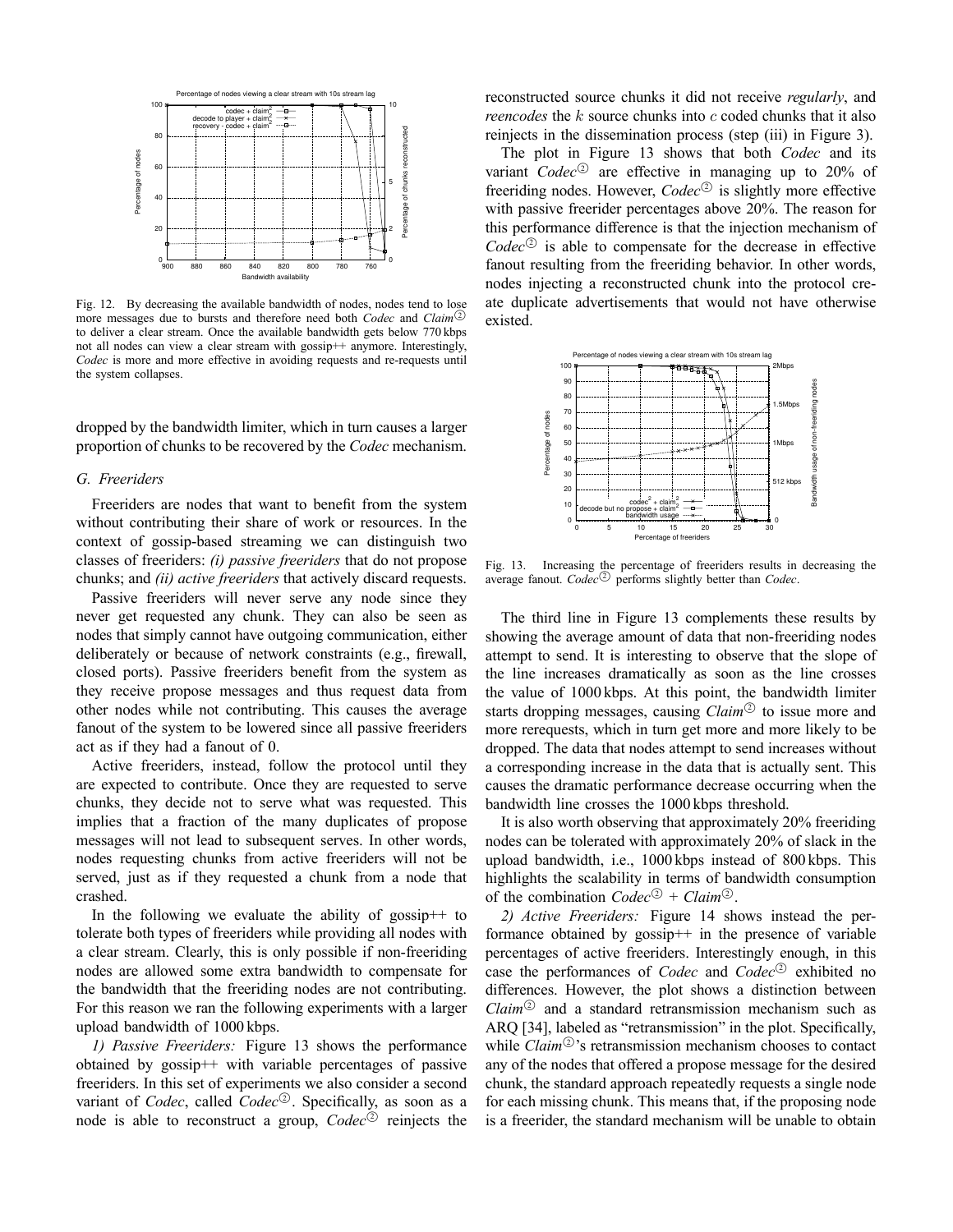the chunk which will instead be quickly obtained by *Claim*°<sup>2</sup> .



Fig. 14. When the percentage of freeriders increases,  $Claim^{\circled{2}}$  is able to shift the contribution that freeriders should provide to non-freeriding nodes, providing good performance as long as their bandwidth usage remains under the bandwidth cap. A standard retransmission mechanism, on the other hand, is not able to shift the load to non-freeriding nodes. Its bandwidth usage therefore remains constant and significantly lower than the allowed bandwidth.

The results confirm this reasoning. The standard retransmission mechanism is unable to tolerate any amount of active freeriders despite the slack in available bandwidth. On the other hand, it keeps using the baseline bandwidth of approximately 800 kbps regardless of the percentage of freeriders. This causes its performance to drop to 0 with as low as 4% of active freeriding nodes.

*Claim*<sup> $\odot$ </sup> on the other hand is very effective in having nonfreeriding nodes compensate for up to 25% freeriding nodes. The plot shows that the desired bandwidth increases quasi linearly until it reaches the threshold of 1000 kbps, i.e., the bandwidth cap. After the threshold is hit, there is first a short plateau during which performance decreases only slightly and then a sudden increase in required bandwidth which causes an equally sudden decrease in performance because the desired bandwidth is above the available limit.

#### *H. Crashes*

Finally, we consider the behavior of gossip<sup>++</sup> in a catastrophic-failure scenario. Figure 15 reports a zoomed-in view of the percentage of nodes delivering each chunk around the moment at which 20% or 50% of the nodes crash.

The two vertical lines in the plot show respectively the minimum and the maximum chunk ids received by the nodes in the system at the moment of the crash. The distance between the two lines lines shows that the nodes fail across an interval of 54 chunks, corresponding to 0.7 s.

The performance lines, instead, start to drop at around chunk 3570. This is because some of the nodes that were supposed to serve that chunk and the following were among the crashed nodes. Overall, the picture shows that the crash only results in a minor performance glitch that lasts less than 1 s, before the remaining nodes can continue to view the stream undisturbed.

#### V. LIMITATIONS AND FUTURE WORK

In this paper we presented gossip++, an integration to gossip consisting of *Codec*, a FEC encoding mechanism,



Fig. 15. While 20% (resp. 50%) of the nodes crash between chunks 3583 and 3637 (700 ms duration in a video of about 15 minutes), the percentage of nodes that receive each chunk drops from chunk 3570 on and lasts less than 1 s.

and *Claim*<sup>2</sup>, a retransmission approach leveraging gossip duplication. Gossip++ significantly improves the performance of plain gossip, making gossip-based video streaming possible in realistic scenarios.

Our experiments showed that plain gossip is not efficient in delivering large content in large-scale systems, especially in scenarios where bandwidth is constrained and in presence of message loss. Gossip++ on the other hand is able to provide nodes with a clear stream in the presence of up to 5% message loss, and up to 20% of freeriding nodes. In spite of these good performance figures, there are still a number of directions along which gossip++ can be improved.

#### *A. Coding*

Codec is based on FEC with systematic coding so that even if there are missing chunks in a group, some content can be delivered to the player resulting only in a jittered group instead of a whole undecoded group. Nevertheless, it would be interesting to see how network coding could be used in a gossip context, since recent work [25] has shown its efficiency for live streaming in meshes.

#### *B. Hostile Nodes*

The first major direction to consider is that of hostile nodes: such as byzantine and freeriding ones.

*1) Byzantine Attacks:* Byzantine nodes can attack gossip in a number of different ways. For example, they can attack the underlying random peer sampling [35] or they can pollute the protocol thereby decreasing the performance of dissemination and increasing the load on all nodes [10]. For example, this can translate to injecting junk data, i.e., pollution attacks [31] or imposing an arbitrary load on nodes until they fail, possibly leading to denial of service.

*2) Freeriders:* Freeriding nodes can essentially be of two types. First, there are nodes that cannot contribute to the protocol because of firewalls or because they do not have enough available bandwidth. Then, there are nodes that actively choose not to collaborate while attempting to benefit from the system.

In both cases, we have shown that gossip++ can distribute the load of non participating nodes to other nodes as long